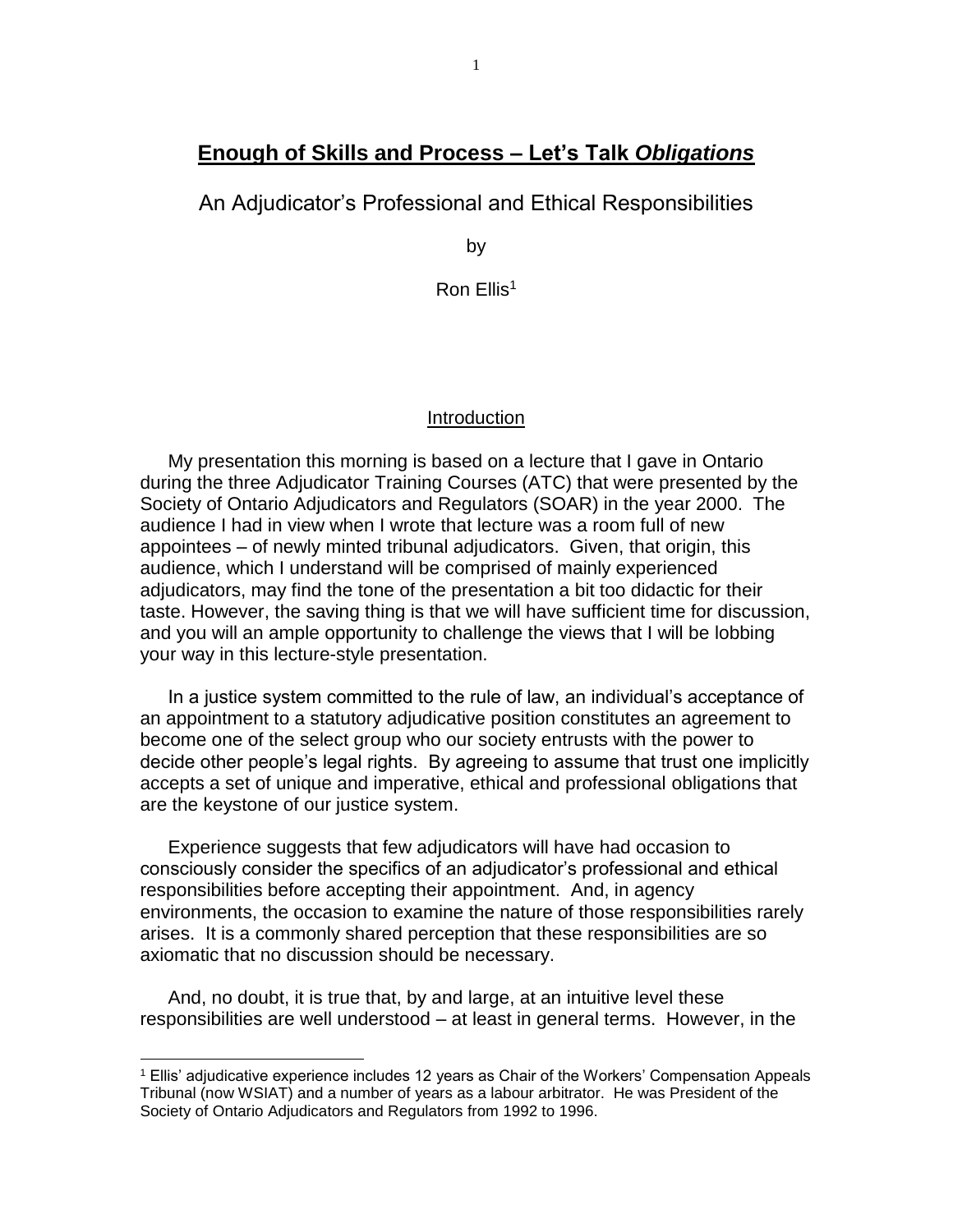Ontario training course for which this lecture was devised and which was principally designed for the orientation of newly appointed adjudicators, and mainly devoted to the enhancement of adjudicative skills and knowledge, it seemed not inappropriate to devote a moment or two to reflection on an adjudicator's obligations. And it is that same reflection that I thought it appropriate to provoke in this seminar.

In recent years, there have been efforts to codify the professional and ethical responsibilities of adjudicators. In Ontario, the most prominent of these attempts may now be found in SOAR's *Model Code of Professional and Ethical Responsibilities for Members of Adjudicative Tribunals*. This code, commonly referred to as the *SOAR Model Code*, was published in 1996, and will be found in your course materials. It has been widely accepted within the agency community in Ontario as a useful and practical description of the professional and ethical responsibilities of adjudicators, and may now well be regarded by Ontario tribunals as the standard in this field. In this province, you do not, as I understand it, have a model code per se. What you do have, however, is BCCAT's Practical Guide to Developing Tribunal Conduct Codes, which is an extremely useful compilation of several, extant ethical codes for adjudicators from different sources, and amongst the codes contained in that Guide you will find SOAR's Model Code.

We are all aware of course that each tribunal has its own unique, professional and ethical environment, and it is expected that individual tribunals will need to do some adapting of any code or codes that they might select for their model in order to reflect appropriately that agency's own particular circumstances. And, increasingly, one finds that individual tribunals have developed their own particular codes of conduct.

In Ontario, there are also Management Board of Cabinet rules respecting order-in-council (OIC) appointees to "agencies, boards and commissions". The Conflict of Interest policy to be found in Appendix A to the SOAR Model Code is, perhaps, the most pertinent example. And, no doubt there is something similar in British Columbia. Adjudicators should appreciate, however, that, at least to date, no government has attempted to provide a written prescription covering the special responsibilities of persons appointed as adjudicators. The government rules for appointees to agencies boards and commissions are designed to apply to all government appointees, only some of whom are adjudicators. And, of course, an adjudicator's responsibilities differ from those of non-adjudicative appointees. Accordingly, while adjudicators are governed by government policies concerning the duties of government appointees generally, those policies do not address the special responsibilities unique to the adjudicative role of adjudicator appointees. The government rules are, as they say, necessary but not sufficient.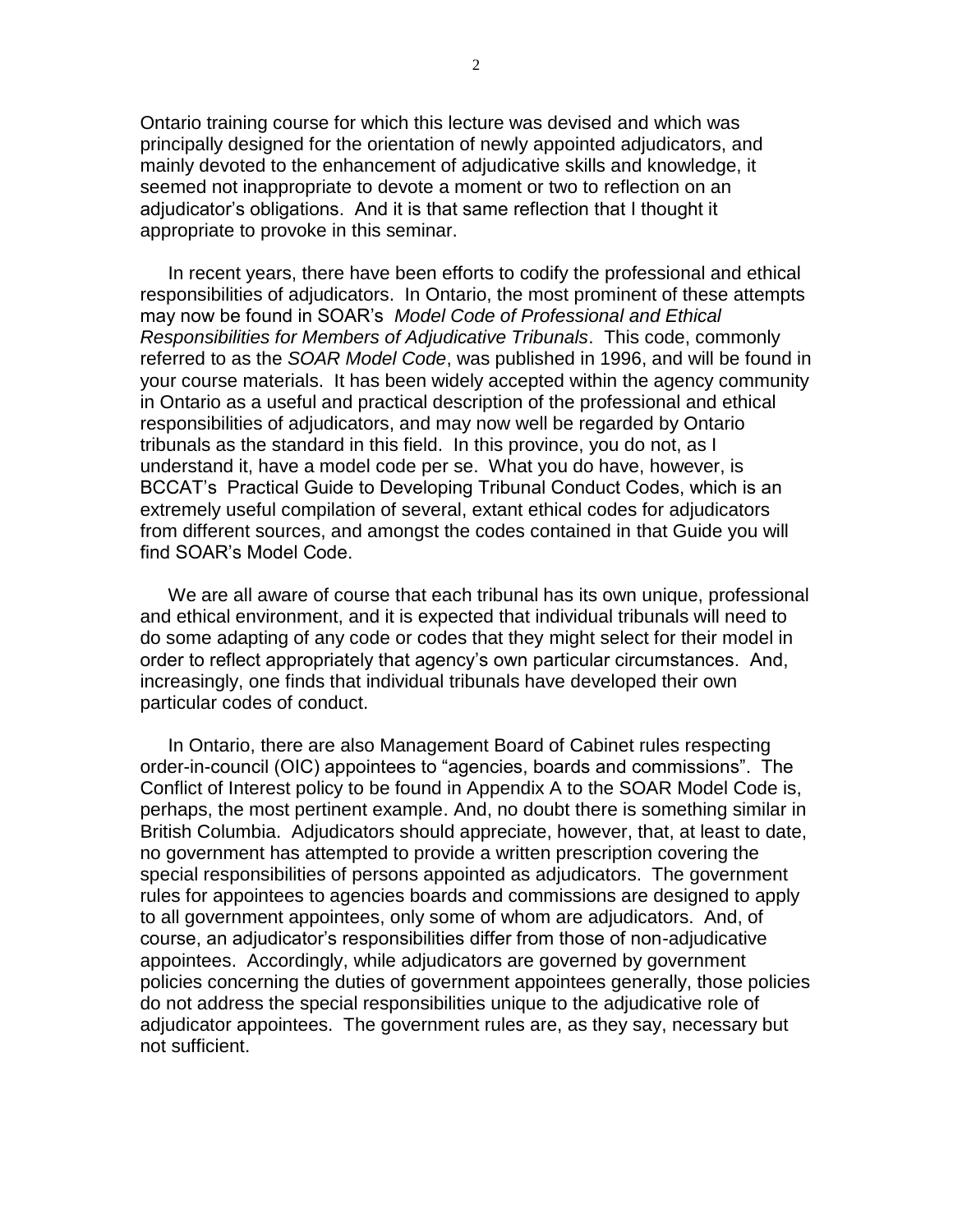This lecture is not intended to be a full exposition of an adjudicator's professional responsibilities. The various precedent codes set out in the Practical Guide will provide all the detail in that respect that one would need, and that Code will be the principal focus of course discussions. This lecture addresses the special aspects of an adjudicator's responsibilities that, in the author's view, are deserving of a new adjudicator's particular attention.

#### **Integrity**

The paramount responsibility of an adjudicator is, of course, to perform the adjudicative role with integrity. If one were to envisage the rule of law as being upheld by a supporting arch comprised of blocks of various adjudicator responsibilities – an image that would, indeed, be apt – the expectation that adjudicators will act with integrity – intellectual integrity and otherwise – would naturally be seen to be the keystone.

While an adjudicator without integrity is unthinkable – a viper, as it were, in the bosom of the justice system – there is not much to be said about integrity. It is commonly believed that it cannot be taught. One has it, it seems, or not. I mention it here because, in my view, in the interest of a healthy justice system, the fact that the ultimate prerequisite of justice is having adjudicators who act with integrity is not something that should always be allowed to go without saying. Moreover, there is something to be learned about the implications of integrity for people exercising the powers of a rights decider.

#### Independent Decision-Making

Beyond the *sine qua non* responsibility to act with integrity, the most important of the responsibilities of an adjudicator is clearly the responsibility to be *independent* in one's decision-making.

In a speech to the Conference of Ontario Boards and Agencies in November 1997, the Chief Justice of Ontario, the Honourable Roy McMurtry, described independence in decision-making as "undoubtedly the most important principle in the [administrative] justice system". (One may be sure that, in this, the Chief Justice *was* accepting the integrity of adjudicators as, indeed, something that does go without saying.)

In the author's view, the last sentence of Article 51 of the *SOAR Model Code* captures the obligation of independent decision-making perfectly. "Adjudicators", that Code says, "must be prepared to go where the evidence and law fairly takes them"<sup>2</sup> .

 $2$  The original source of this elegant and succinct rendering of an administrative justice adjudicator's obligation to be independent and unbiased in his or her decision-making is an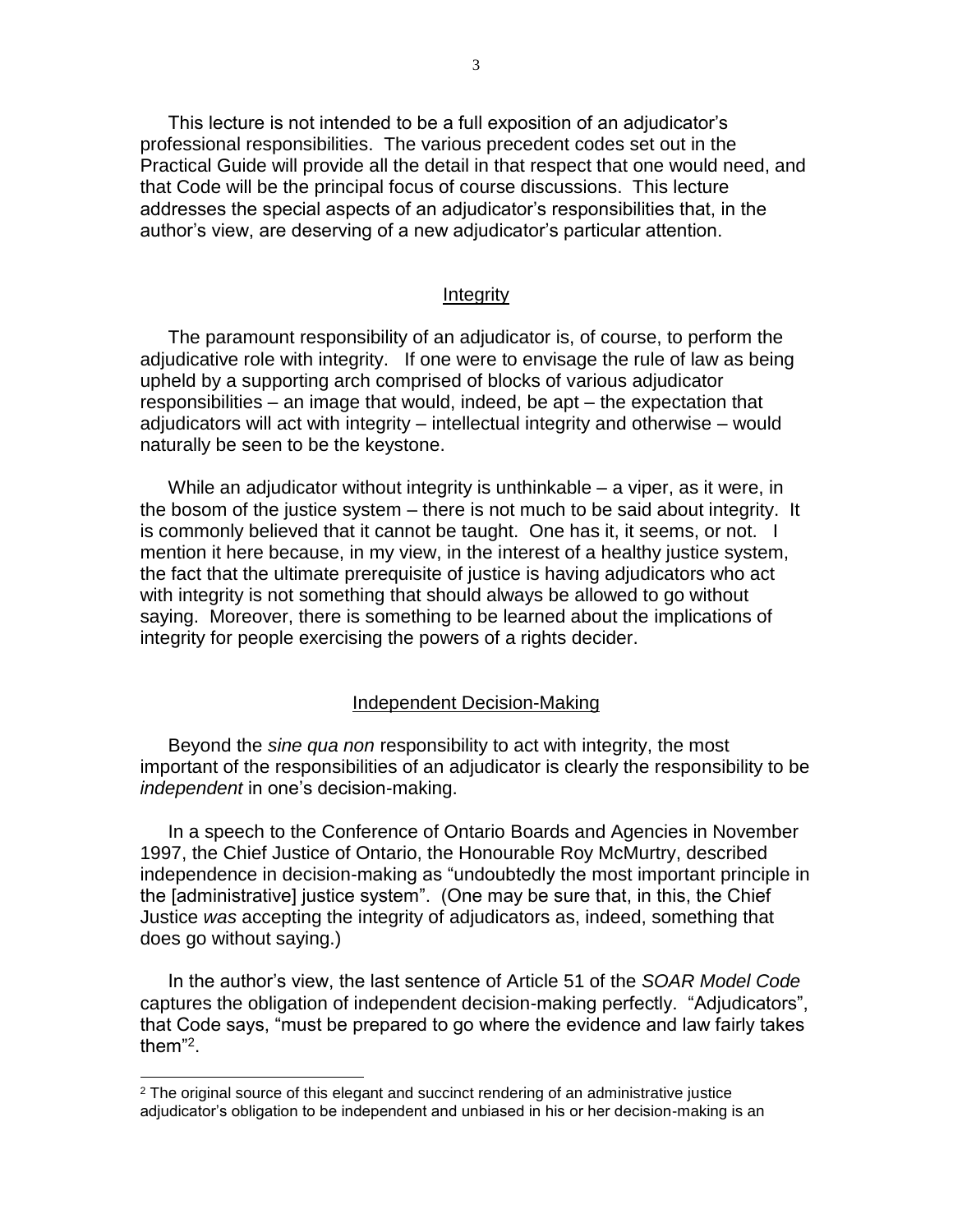Note that the reference here is to an adjudicator's responsibility for making independent decisions. This is not to be confused with an adjudicator being actually independent. One cannot be personally responsible for being independent. You cannot make yourself independent, it is something you are, or are not. In the administrative justice system, it is a status that is principally a function of re-appointment policies. Arguably, in the absence of a judge-like, tenured appointment, no administrative justice adjudicator can be said to be actually independent.

In recent judicial decisions in which the essential criteria of independence for administrative justice adjudicators have been examined, the courts have turned a Nelsonian blind eye to this reality. They have, indeed, held that adjudicators must be independent – that is, have an independent status. And they have recognized that adjudicators cannot be seen to have the status of independence unless they enjoy a "tenured" appointment. But they have decided that for that criteria to be satisfied, all that is required is an appointment for an immutable fixed term. The problem is that fixed terms come to an end, and adjudicators will be making the same difficult and contentious decisions in the last month of their fixed term as they were in the first month. Thus, for the courts, at least at the moment, the status of independence is seen to exist even when, at the time a difficult decision is being made, adjudicators know that only one month, one week, one day, after the decision issues, their government will be exercising its untrammeled discretion to renew or not to renew their appointment.

It is apparent, therefore, that independent decision-making on publicly contentious issues may intrinsically require more fortitude if one is a governmentappointed, fixed term, administrative-justice adjudicator, than it would if one were a judge. However, as an administrative-justice adjudicator, the professional and ethical obligation to be independent in one's decision-making is nevertheless not qualitatively different.

Experience suggests that most administrative justice adjudicators will find from time to time that it is impossible in contemplating a potentially contentious decision not to notice the unwitting intrusion into one's thought processes of nagging little worries about where one's personal interest in the outcome of a particular adjudication might lie – how will this impact on my prospects for reappointment, would be the typical little worry. But, of course, an adjudicator's ethical and professional responsibility is to resolutely ignore such intrusions – to cast those impure thoughts out of the adjudicative temple, as it were – and to make the decision on its true merits. One must be prepared to go, as Article 51 says, wherever the law and the evidence is fairly taking one, regardless of how personally uncomfortable that destination seems to be shaping up to be*.* 

unreported speech to a Conference of Ontario Boards and Agencies by Superior Court Justice Archie Campbell, circa, 1990.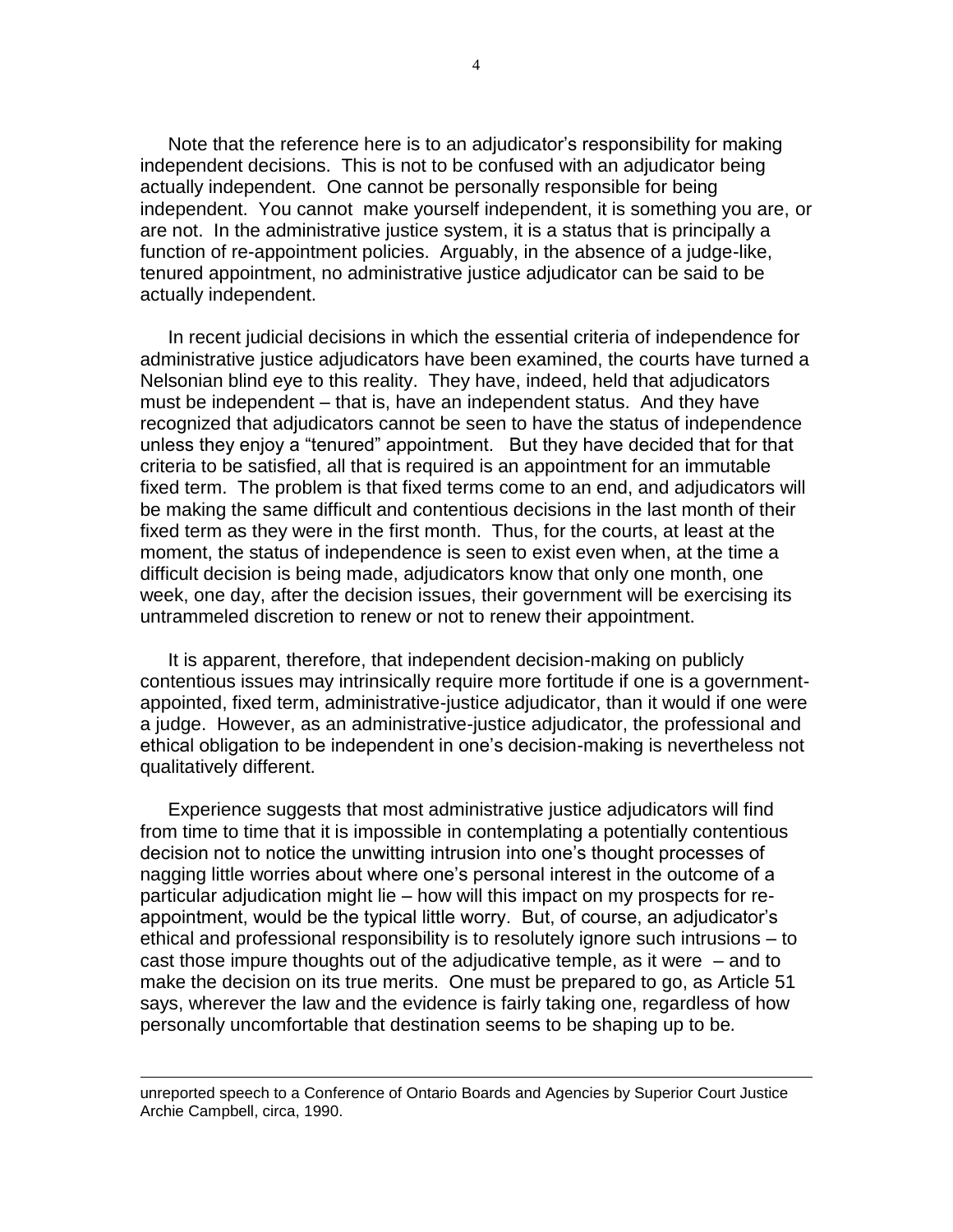An American judge had an occasion a few years ago to address this obligation directly. The occasion arose in the strange circumstances where the judge was aware of severe public pressure on him to go where the law and the evidence was fairly taking him in any event.

I am referring to the November 11, 1997, unreported judgment of Judge Hiller B. Zobel of the Massachusetts, Middlesex Superior Court, in *Commonwealth of Massachusetts* v. *Woodward*.

Judge Zobel was the trial judge in the Louise Woodward case. Louise Woodward was a U.K. nanny convicted by a Massachusetts jury of the murder of an infant left in her care. Before the sentencing, counsel for Woodward applied to the trial judge to set the conviction aside. While judge Zobel was considering that application, media coverage of the widespread, highly charged criticism of the murder conviction ran rampant.

Apparently concerned about the implications for the public perception of the integrity of the court of a decision that might be seen to have been responsive to this outside pressure, Judge Zobel considered it necessary to remind his audience of a judge's responsibility for independent decision-making. Recalling the words of John Adams addressing a Massachusets jury in the defence of a British citizen on trial for murder in 1740, Judge Zobel fashioned what struck me as an eloquent and admirable statement of the quality of the independence required of any adjudicator in his or her decision-making. It is a statement that, in my opinion, is worthy of any adjudicator's attention. Judge Zobel said this:

The law, John Adams told a Massachusetts jury while defending British citizens on trial for murder, is inflexible, inexorable, and deaf: inexorable to the cries of the defendant; "deaf as an adder to the clamors of the populace". His words ring true, 227 years later. Elected officials may consider popular urging and sway to public opinion polls. Judges must follow their oaths and do their duty, heedless of editorials, letters, telegrams, picketers, threats, petitions, panelists, and talk shows. In this country we do not administer justice by plebiscite. A judge in short, is a public servant who must follow his conscience, whether or not he counters the manifest wishes of those he serves; indeed, whether or not his decision seems a surrender to the prevalent demands.

This statement pertains to adjudicative decision-making – to the legally authorized determination of people's legal rights. And it pertains, in my view, whether the adjudicator is a fully tenured judge or a member of an administrative justice agency appointed to a renewable, three-year term.

It might, however, occur to some adjudicators to think to ask, how is this responsibility for independent decision-making to be squared with the fact that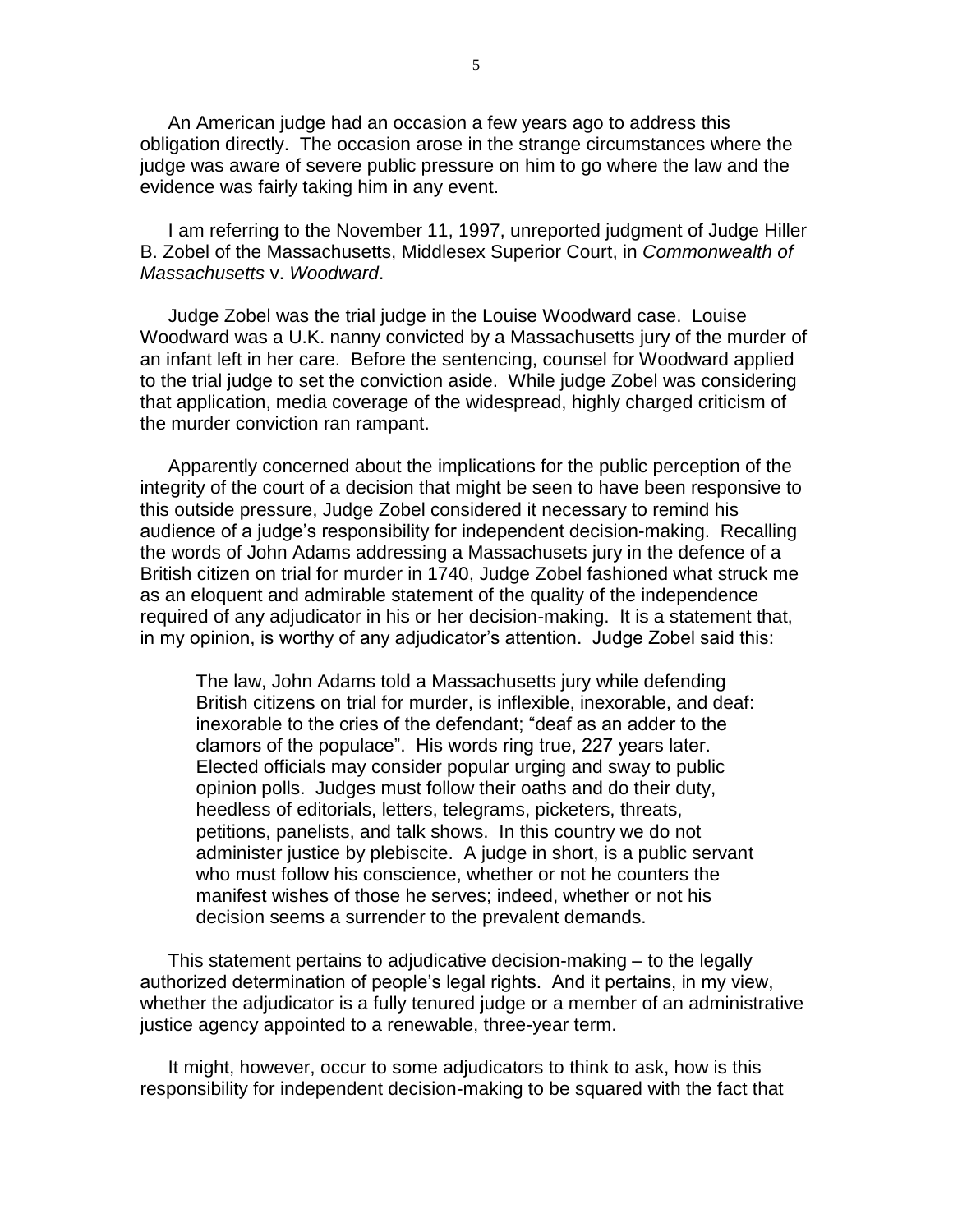one has been appointed by the government of the day to a tribunal that is commonly described as a *government* agency. As a member of that agency, if one is aware of a significant government interest, does one not have an obligation to make, if possible, a decision that best serves or promotes that interest?

To ask the question is, hopefully, to answer it. In the adjudication of the legal rights and obligations of private citizens and corporations, a bias in favour of the government-of-the-day's views is, like any other bias, intrinsically incompatible with the rule of law.

This is not to say, however, that in any adjudication of statutory rights or obligations, government policy is not inescapably a pervasive presence. For example, to the extent that the interests of the government of the day and of the Legislature that enacted the statute in question coincide, those are the interests that will have informed the original choice of the statutory language that defines the rights or obligations in question.

An adjudicator may also find that the government of the day is itself a party to the proceedings, and its view as to the appropriate interpretation of the statute and assessment of the evidence may be the subject of explicit, in-hearing submissions from counsel representing that government. Of course, the arguments of governments participating as parties to adjudicative proceedings before government agencies are entitled to no more - or no less – intrinsic weight or respect that that which is owed to the submission of any party. And, where the government is a party, an adjudicator will at least be authoritatively informed as to the government-of-the-day's views on the matter.

There are also some agencies that are specifically mandated to decide some issues on the basis of making judgements about broad questions of public policy. Their constituent statues may explicitly require their adjudicators in some cases to decide, for instance, which decision would be in the "public's best interest", or what, in the circumstances, is "fair and reasonable" from the public's perspective. These are questions of policy on which the views of the government-of-the-day may be seen to be clearly relevant, and the government's resort to informal policy guidelines respecting the resolution of such issues which agencies are expected to consider is, in these special circumstances, not unknown. The issue as to the degree of deference owed by agency adjudicators to such guidelines is a matter of some debate. Your own agency will, no doubt, have an institutional perspective on that debate.

In the statutes of some agencies, one may also find express authority for direct policy intervention by a responsible Minister through a statute-authorized Ministerial policy *direction*, and, of course, in virtually every statute there will be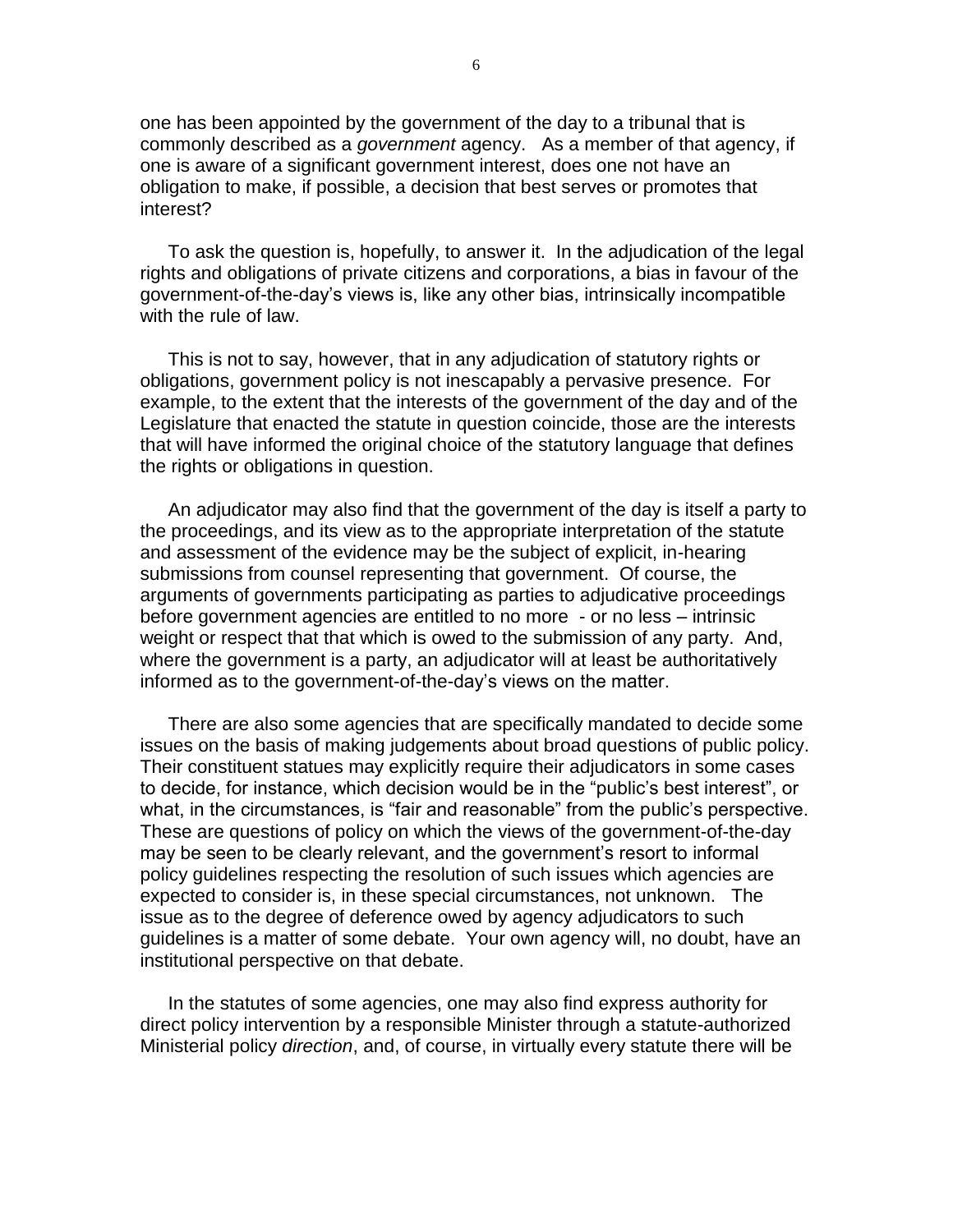provision for the government to make "Regulations" that are intended to flesh out various aspects of the statutory provisions<sup>3</sup>.

However, the common characteristic for each of these various channels of government influence over rights determinations is that they are specifically mandated – and structured – by law. Apart from information provided through authorized channels such as these, what an adjudicator may *think* he or she knows – from whatever source, whether it be a statement of the responsible Minister in the Legislature, or media speculation – about where a government-ofthe-day's interests may lie in how the issues in a particular case are decided is not relevant. The principles of natural justice – the obligation to be independent and unbiased in one's decision-making and to have regard for only what has been presented in the hearing – prevents one from allowing such "knowledge" to influence one's decision-making.

In a society governed by the rule of law, the legal rights of individuals based on statute are required to be determined by an independent and unbiased interpretation of the actual words used in that statue in accordance with established cannons of statutory interpretation and legal reasoning. That, in important measure, is what is meant by the rule of law.

The principles of statutory interpretation do, of course, make the legislative goals – as those goals are determined from the statutory wording or from such legislative history as may be admissible – an important factor in the interpretation of unclear wording. However, such "legislative goals" are a technical construct defined by the principles of statutory interpretation. And, while no doubt on most occasions adjudicators will find themselves in the comfortable role of giving effect to legislative goals that appear to coincide with the goals of the government of the day, the fact remains that it is only the legislative goals as derived from the legislation itself that are a legitimate, operative influence.

#### An Open Mind

The next professional and ethical responsibility that, in the author's opinion, warrants an adjudicator's particular attention is the responsibility to approach every hearing with an open mind.

This responsibility has frequently been the subject of some mild disparagement. It has been famously noted, for instance, that, while one wants, no doubt, a mind that is *open,* one does not want – nor can one be expected to have – a mind that is *vacant.* And, of course, it is obvious that, as a practical

 $3$  The scope of such regulations are confined, however, by the limits of the regulation making power set out in the particular statute, and by the common-law understanding that the statute remains the primary source of the law. Regulations that conflict with the statute under which they are made are not enforceable.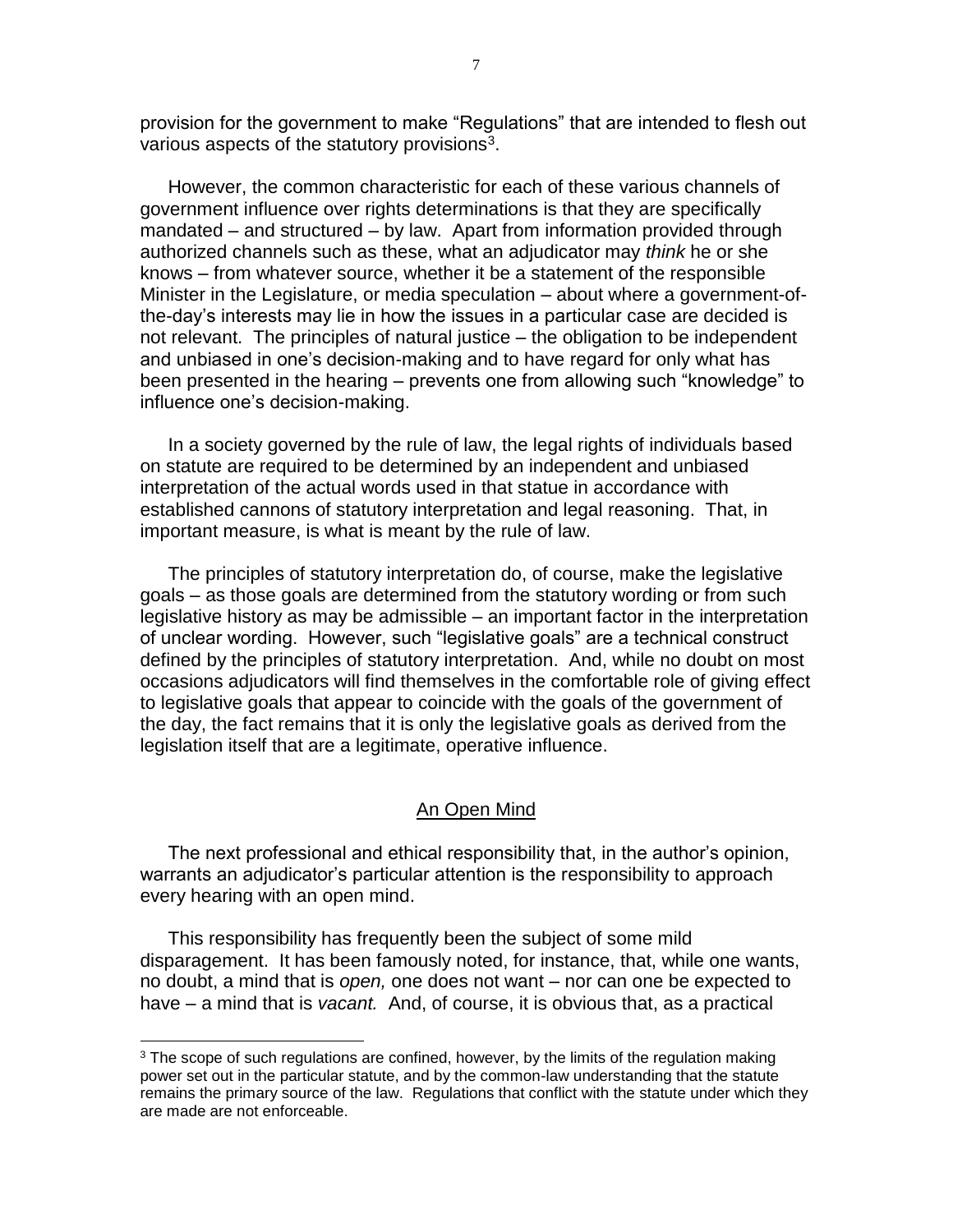matter, adjudicators do, in point of fact, rarely come to a hearing without preconceived opinions about the legal issues and/or about the probabilities respecting the alleged facts.

However, it is important to appreciate that the reference to an adjudicator's obligation to have an open mind is not a reference to the mind's content. The reference is to attitude and technique; to the need to approach a hearing with one's mind truly held open to being persuaded to a different opinion by the actual evidence and by the quality of a party's or counsel's submissions on the facts and law. Note the reference to the mind being *held* open.

A few years ago, now, I had occasion to find myself browsing in Bertrand Russell's *History of Western Philosophy*. You may put this somewhat radical behavior for a lawyer down to the morbid curiosity of one educated originally as an engineer and then as a lawyer contemplating what a real education might have been like. In any event, in the course of perusing the Introduction chapter of Russell's History, I experienced what can only be described as an epiphany of insight into the judging process. I discovered Russell's concept of "hypothetical sympathy". You should write that down – hypothetical sympathy.

In writing his history of philosophy, Russell was attempting to understand and evaluate – if you will, to judge – the theories of a large number of philosophers. And, like most adjudicators approaching a hearing room, his mind was in fact far from open. He was an accomplished philosopher in his own right, with decided views. Furthermore, his preconceived notions about the theories of a number of the philosophers he felt obliged to include in his book were less than flattering. However, as a scientist, he understood the importance of bringing to a judging process an open mind. What was required, he said, was an attitude of "hypothetical sympathy".

The relevant passage from the Introduction chapter (page 39 in the Simon & Shuster edition) reads as follows:

In studying a philosopher the right attitude is neither reverence nor contempt, but first a kind of *hypothetical sympathy*, until it is possible to know what it feels like to believe in his theories, and only then a revival of the critical attitude… [This attitude of hypothetical sympathy]… should resemble, as far as possible, the state of mind of a person abandoning opinions which he has hitherto held.

During my years as Chair of the Ontario Workers' Compensation Appeals Tribunal, I had periodic occasions in lectures and public addresses to attempt to describe the judging process, and on those occasions frequently talked about the *respect* an adjudicator must have – and show – during the hearing for the arguments of both parties and their counsel. (An open mind is, of course, an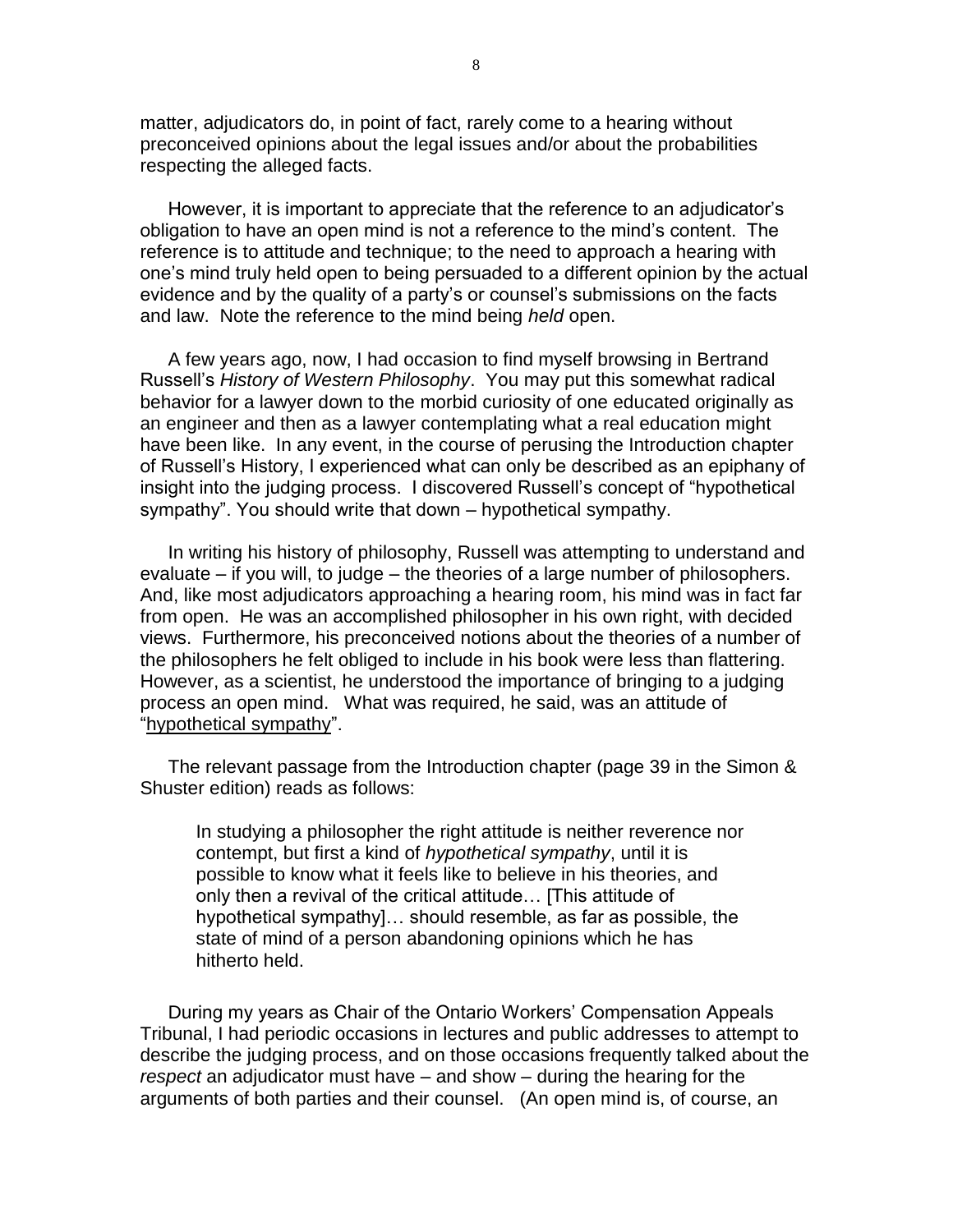integral aspect of that concept of respect.) And, in recognition of the reality that sometimes respect proves, as a practical matter, difficult to muster, the author would often say that, if, try as one might, one could not actually engender the necessary respect, then one must *pretend* to have done so.

This was always an unsatisfactory expression of the thought, since it suggested the adoption in the hearing of a non-genuine posture. Russell's elegant concept of deliberately adopting at the beginning of a judging exercise the *professional* attitude of *hypothetical sympathy,* and maintaining that attitude until one truly knows what "it feels like" to believe in a party's case, and only then reverting to the critical attitude, seems to me to capture perfectly this part of the judging process for which, in the past, I had struggled to find appropriate words. It is a concept that seasoned adjudicators will find resonating with their own experience.

Without an adjudicator bringing to the hearing that attitude of hypothetical sympathy – or whatever else one might choose to call it (perhaps, just an "actively open mind") – parties who come to a hearing with arguments that are, on first impression, at odds with the adjudicator's own preconceived views will not have, in fact, a fair opportunity to persuade, nor will they receive an objective consideration of their positions. Thus, in those circumstances, two principal tenets of the principles of natural justice law will have been subverted.

#### Objective Judgement

Making an objective judgement is different from keeping an open mind.

I will begin by focusing on the latter part of my definition (item 4) – that is, that for a hearing to be seen to be fair there should be no substantial doubt that the adjudicators were at all times in fact committed to going wherever a genuine attempt at objectively assessing the evidence and law might take them.

You will note the nod to the reality of the human experience in the phrase a "genuine *attempt* … at objectively assessing the evidence and law". It is fashionable to disparage even the possibility of objective adjudication. And it is certainly true that with respect to issues of importance, adjudicators will inevitably bring to the adjudication pre-conceived views and biases rooted in their own innate nature and developed through their personal and/or professional life experiences.

Objectivity in the pure sense of the concept is, in reality, impossible to attain, if indeed there is such a thing at all. As has been said, one wants an adjudicator's mind to be open but one cannot expect it to be empty, nor, of course, does one want it to be vacant. However, when we understand the rule of law as requiring an objective assessment of the law and evidence as part of the prerequisites for a fair hearing, we do know what is meant.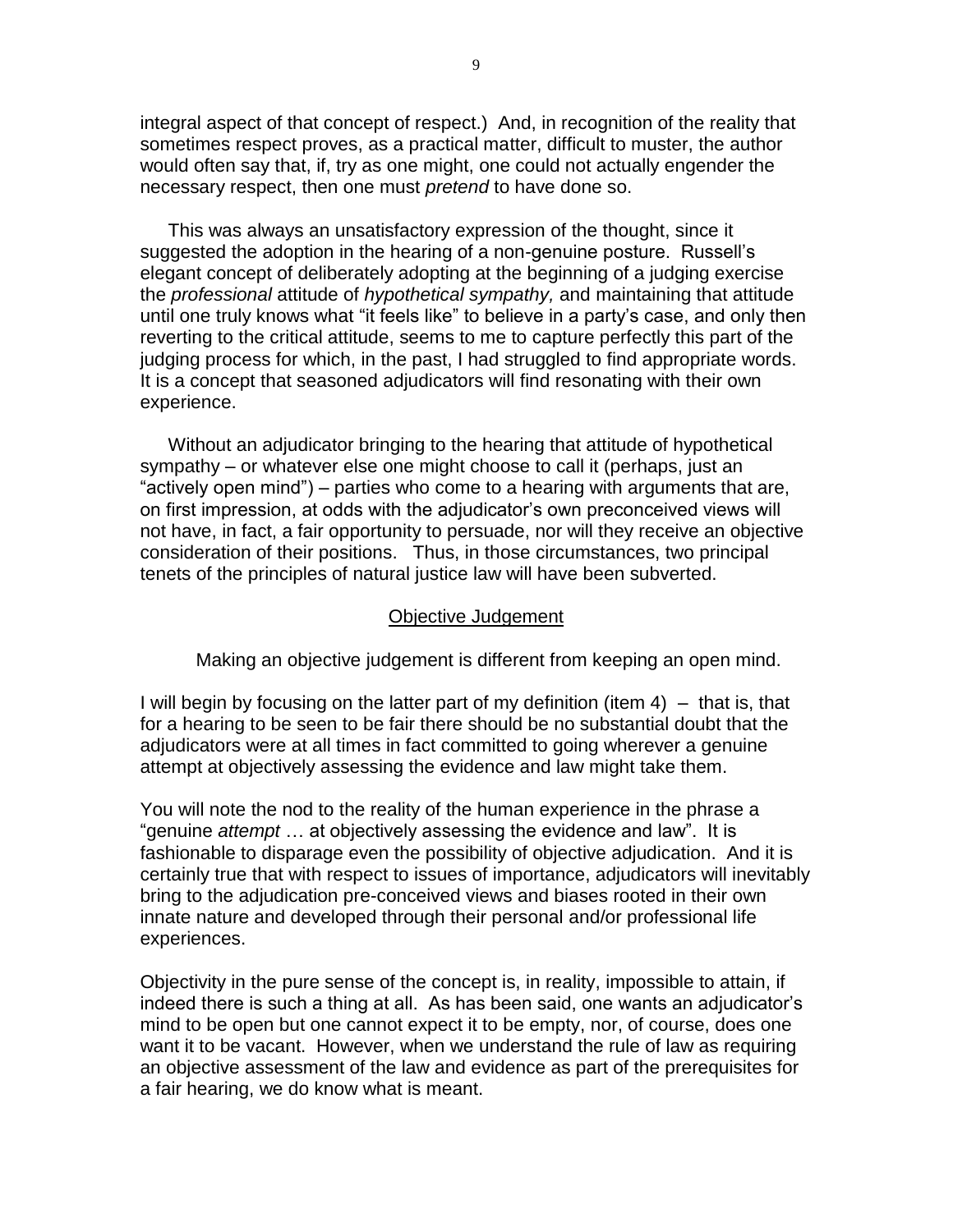On legal issues, the assessment we have in mind is one in which adjudicators acknowledge a professional duty to suppress personal policy preferences as to outcome, and to search assiduously for, and be bound by, the intent of the legislature or the effect of established doctrines of common law, as those are determined by a genuine, best-effort adherence to established cannons of legal reasoning. We also expect that that loyal adherence to the cannons of legal reasoning will be informed by an open-minded consideration of all competing arguments.

To knowingly strive to achieve a personally preferred policy outcome through a clever manipulation of the rules of legal reasoning is the proper business of advocacy. Adjudicators who indulge themselves in a similar exercise are, in my view, acting in a manner that is incompatible with the rule of law and that subverts the integrity of our legal system.

A few years ago, I had a personal occasion to experience what such an approach by an adjudicator would be like. I was present at a private meeting of a tribunal's executive council when an experienced, private bar lawyer retained to act for the tribunal spoke to the council on the issue of the legality of a particularly contentious, proposed interpretation of the tribunal's legislation. The lawyer advised the council that the interpretation in question was open to the tribunal, i.e., was legal, not because it was a reasonable interpretation but because it was not so unreasonable that it would be considered patently unreasonable by the Divisional Court.

The lawyer's advice was, effectively, that it was legal and appropriate for a tribunal to adopt whatever interpretation it could reasonably hope to get away with - that is, whatever interpretation fell short of being patently unreasonable – even if that interpretation flew in the face of the intent of the legislature as most reasonably interpreted.

I was shocked to find that view of an adjudicator's role being espoused by experienced counsel, and I am hopeful that I would not be alone in that reaction. It is a way of looking at an adjudicator's role that, in my opinion, is flatly incompatible with the rule of law. Under established precepts of legal reasoning, the bright-line question for tribunals and their adjudicators – and I would suggest for government bureaucracies as well – must surely be this:

## *What is the principled legal reasoning we honestly find most persuasive as to the intent of the Legislature?*

So much for what constitutes an objective assessment of the law. What do we expect from the rule-of-law's requirement that there be an objective assessment of the evidence?